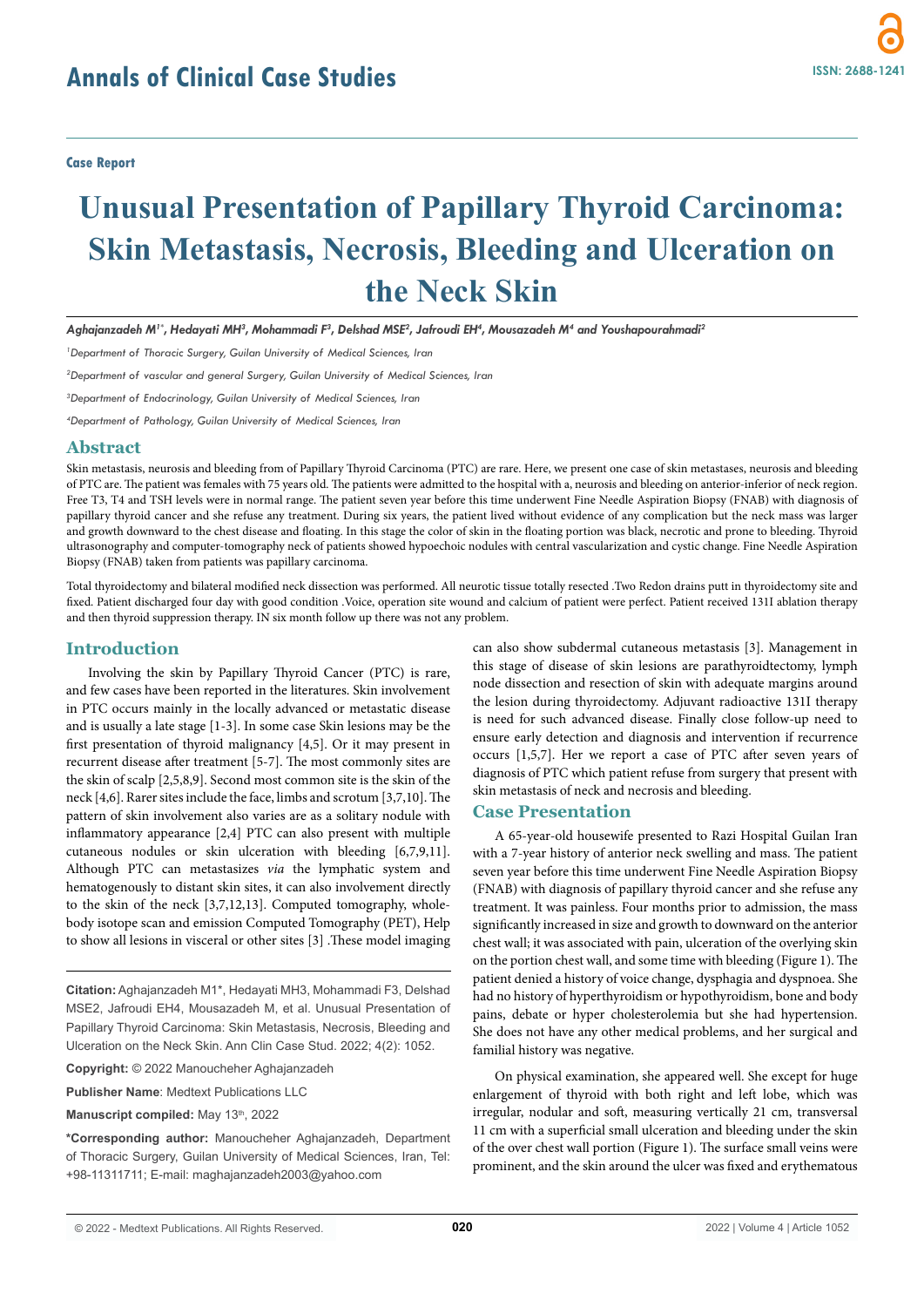and dark and fragile. The great vessels of neck were displaced posteriorly in bilaterally. There was no retrosternal extension and palpable lymph nodes.

T4, T3 and TSH were in normal range (euthyroid). PTC was initially diagnosed by fine-needle aspiration cytology in past seven year ago was PTC but patient refuse of operation. Ultrasonoghraphy of neck show very huge of right, left lobe and isthmus whit enlarge lymphadenopathy.

Computed Tomography (CT) of the neck and chest revealed a huge heterogeneously enhancing solid and cystic mass lesion (21 cm  $\times$  6 cm  $\times$  11 cm) involving right, left thyroid lobe and isthmus, diving the trachea and cervical oesophagus to the right side. Posteriorly, the mass compressed the left internal and right jugular vein. A few enhancing lymph nodes were visible in the left and right cervical region, but there was no retrosternal extension (Figure 2).

Preoperative direct laryngoscopy findings were normal. In the bipsy of skin, pathologist report was PTC. With diagnosis of invasive PTC with lower portion over chest, skin involvement, the patient underwent total thyroidectomy with lymph node dissection of right and left-sided selective lymph neck. All ulcerated and discoloration skin was totally with safe margin was excised (Figure 3). The adherent strap muscles and some medial fibres of the left sternocleidomastoid were excised. The left and right internal jugular vein was firmly adhered to the mass laterally and was separated with difficulty. Both recurrent laryngeal nerves and the 3 parathyroid glands were identified and saved.

The histopathological report confirmed the diagnosis of PTC (Figure 4). Metastasis involved 1 out of 4 lymph nodes in the central compartment and skin margin was free of tumore. The postoperative course was uneventful, and the patient was discharged on suppressant thyroxine therapy.

Upon review after 6 and 12 postoperative weeks, the patient was in good health (Figure 5). Her thyroglobulin level was <0.3 ng/mL, and her antithyroglobulin level was raised, at 997 IU. She received adjuvant radioactive 131I therapy.



**Figure 1**: Show a woman with huge neck mass of thyroid which extend to the chest wall with distal necrosis and mild ulceration and bleeding.



**Figure 2**: Show CT-scan of patient with huge neck cystic and solid mass of thyroid with displacement of esophagous and trachea and vessels to the right side.



**Figure 3:** Show two day postoperative with good condition.



**Figure 4**: Show pathology of patient postoperative.

# **Discussion**

PTC tends to metastasize to regional lymph nodes but distant metastasis is rare [2]. In the literature, the most common site of skin metastasis is the scalp and usually skin metastasis is encountered in previous PTC cases [8]. There is no gender predominance in skin metastasis of papillary thyroid cancer but our patients was female [12]. When distant metastasis develops, prognosis of the disease is poor [5]. Therefore, skin metastasis of papillary thyroid cancer